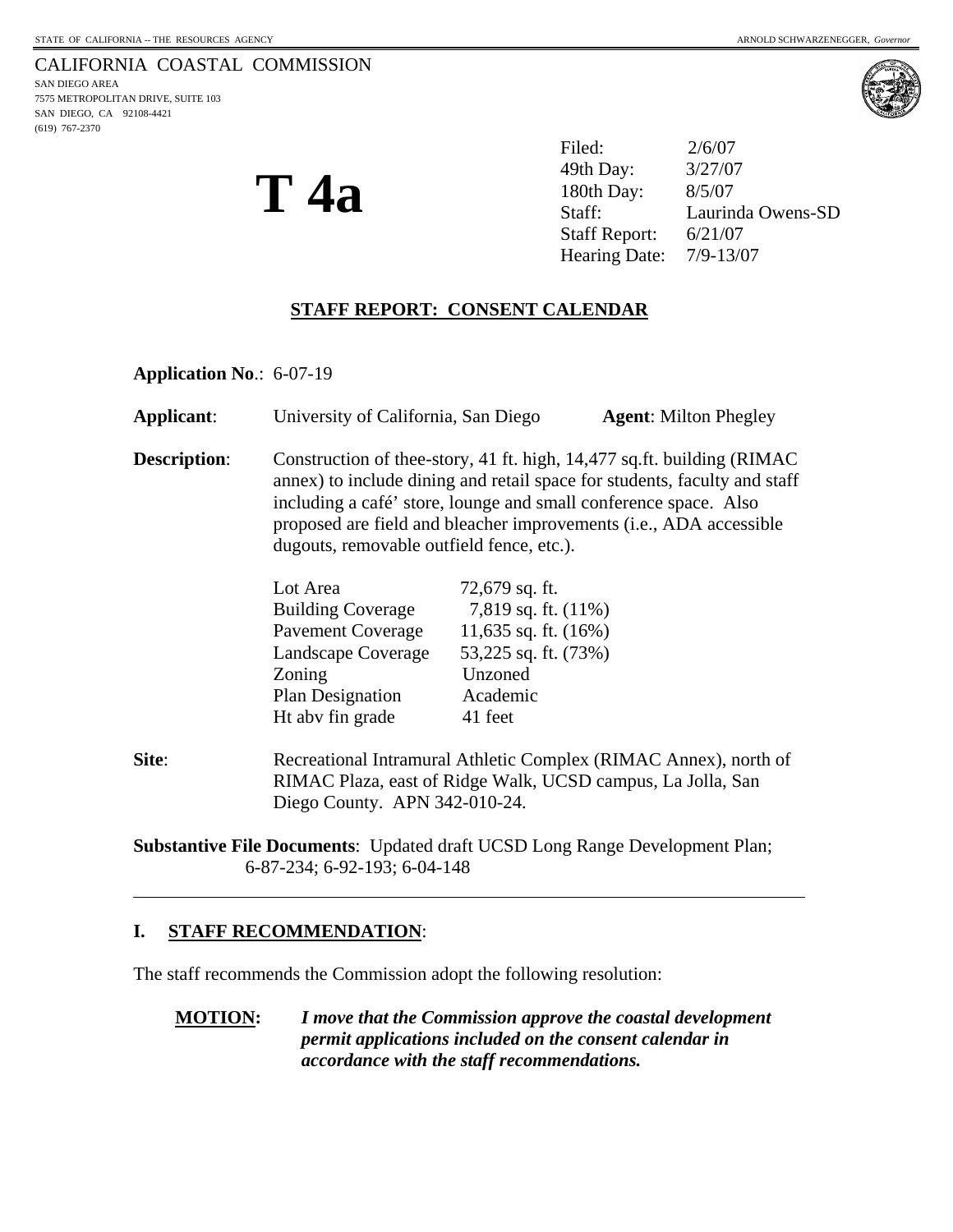## **STAFF RECOMMENDATION TO ADOPT CONSENT CALENDAR:**

Staff recommends a **YES** vote. Passage of this motion will result in approval of all the permits included on the consent calendar. The motion passes only by affirmative vote of a majority of the Commissioners present.

#### **II. Standard Conditions**.

See attached page.

## **III. Special Conditions.**

The permit is subject to the following conditions:

1. Final Landscaping Plan. **PRIOR TO THE ISSUANCE OF THE COASTAL DEVELOPMENT PERMIT**, the applicant shall submit a final landscape plan for the review and written approval of the Executive Director. Said plan shall be in substantial conformance with the draft landscape plan submitted by the Office of James Burnett Landscape Architecture Planning dated 11/23/04, and shall include the following:

- a. A plan showing the type, size, extent and location of all trees/shrubs on the site including the proposed irrigation system and other landscape features;
- b. All landscaping shall be drought-tolerant and either native or non-invasive plant species. No plant species listed as problematic and/or invasive by the California Native Plant Society, the California Invasive Plant Council, or as may be identified from time to time by the State of California shall be employed or allowed to naturalize or persist on the site. No plant species listed as 'noxious weed' by the State of California or the U.S. Federal Government shall be utilized within the property. No Eucalyptus trees shall be utilized.
- c. A written commitment by the applicant that all required plantings shall be maintained in good growing condition, and whenever necessary, shall be replaced with new plant materials to ensure continued compliance with applicable landscape screening requirements.
- d. Rodenticides containing any anticoagulant compounds (including, but not limited to, Warfarin, Brodifacoum, Bromadiolone or Diphacinone) shall not be used.
- e. Five years from the date of issuance of the coastal development permit, the applicant shall submit for review and written approval of the Executive Director, a landscape monitoring report, prepared by a licensed Landscape Architect or qualified Resource Specialist, which certifies the on-site landscaping is in conformance with the landscape plan approved pursuant to this Special Condition. The monitoring report shall include photographic documentation of plant species and plant coverage.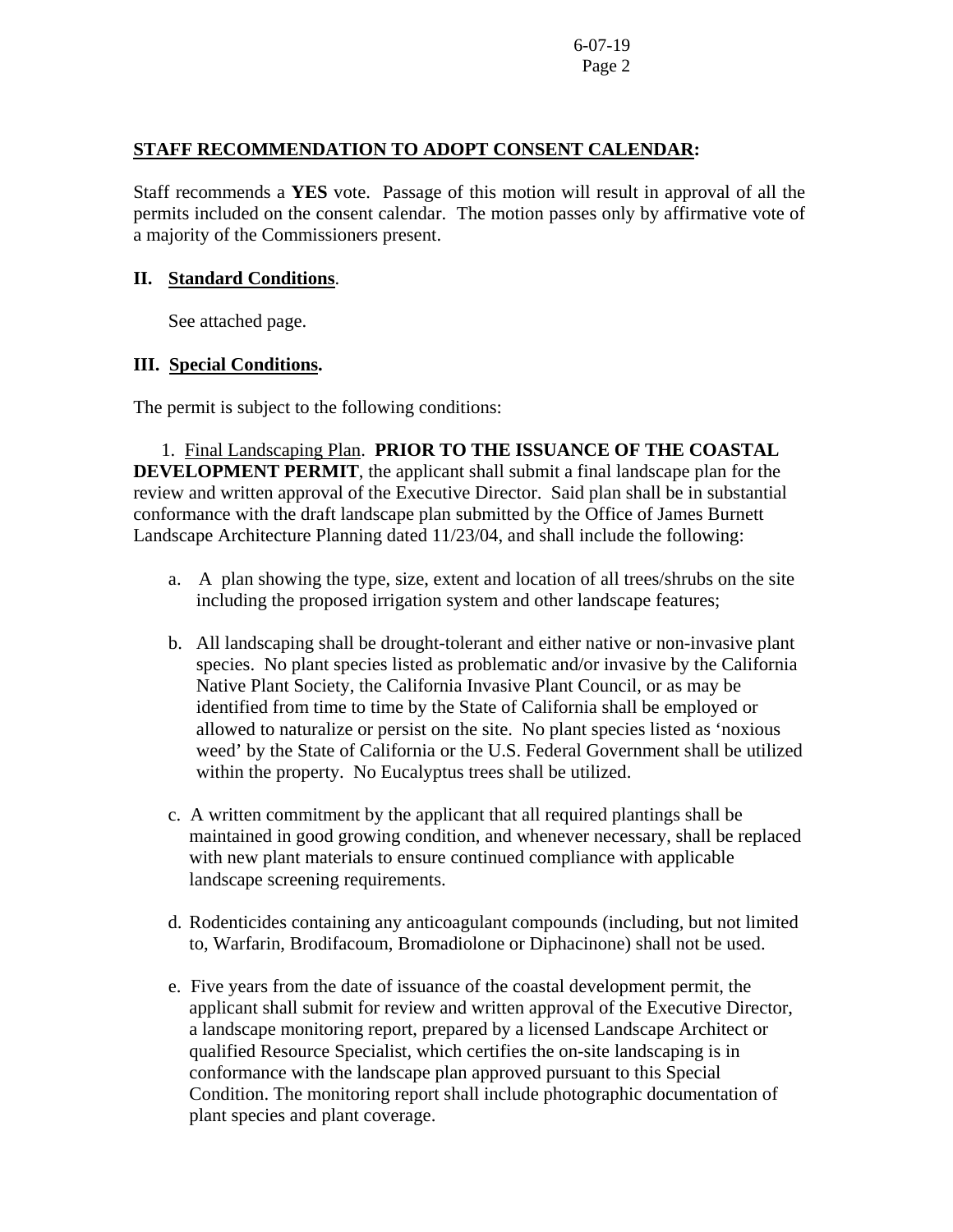If the landscape monitoring report indicates the landscaping is not in conformance with or has failed to meet the performance standards specified in the landscaping plan approved pursuant to this permit, the applicant, or successors in interest, shall submit a revised or supplemental landscape plan for the review and written approval of the Executive Director. The revised landscaping plan must be prepared by a licensed Landscape Architect or Resource Specialist and shall specify measures to remediate those portions of the original plan that have failed or are not in conformance with the original approved plan.

The permittee shall undertake the development in accordance with the approved landscape plans. Any proposed changes to the approved plans shall be reported to the Executive Director. No changes to the plans shall occur without a Commission-approved amendment to the permit unless the Executive Director determines that no such amendment is legally required.

#### **IV. Findings and Declarations.**

The Commission finds and declares as follows:

**A. Detailed Project Description/History**. Proposed is an addition to the Recreational Intramural Athletic Complex (RIMAC) known as the RIMAC Annex. The proposed new structure will augment the dining and retail opportunities available to students, faculty and staff in the North Campus area. The proposed structure will be an "L" shaped, three-story, 41 ft. high, 14,477 sq.ft. in size. The new building will be constructed in a area that now consists of an open landscaped/hardscaped area between the playing fields and the residence hall to the east (Mesa Verde Hall) (ref. Exhibit No. 2). The structure is designed to consist of four main building components: a Café', the Store, the Lounge and conference space. The RIMAC Annex women's softball field improvement project is proposed as a complement to the activities and events at the existing RIMAC facility. Because UCSD athletics were elevated to the NCAA Division II level in the Fall of 2000, the softball facilities need to be upgraded to meet the NCA standards for hosting championships. As such, both field and bleacher improvements are also proposed which include ADA accessible dugouts, a removable outfield fence and other minor amenities. The adjacent RIMAC Arena is about 203,000 sq.ft. building that provides recreational and athletic services to UCSD students, faculty, and staff as well as the general public. Among the many services available at the facility are fitness programs and intramural sports.

The project site is west of the recently constructed Eleanor Roosevelt College and northeast of the Institute of the Americas, east side of Ridge Walk (which is well inland of North Torrey Pines Road, the major coastal access route in this area). No parking is proposed to be removed through the project. The majority of the people who use the RIMAC facilities are UCSD students, faculty and staff who are already on campus (and most of those users do not drive to use the recreational facilities). For sports, concerts, and other special events, the events are held either in the evening or on weekends when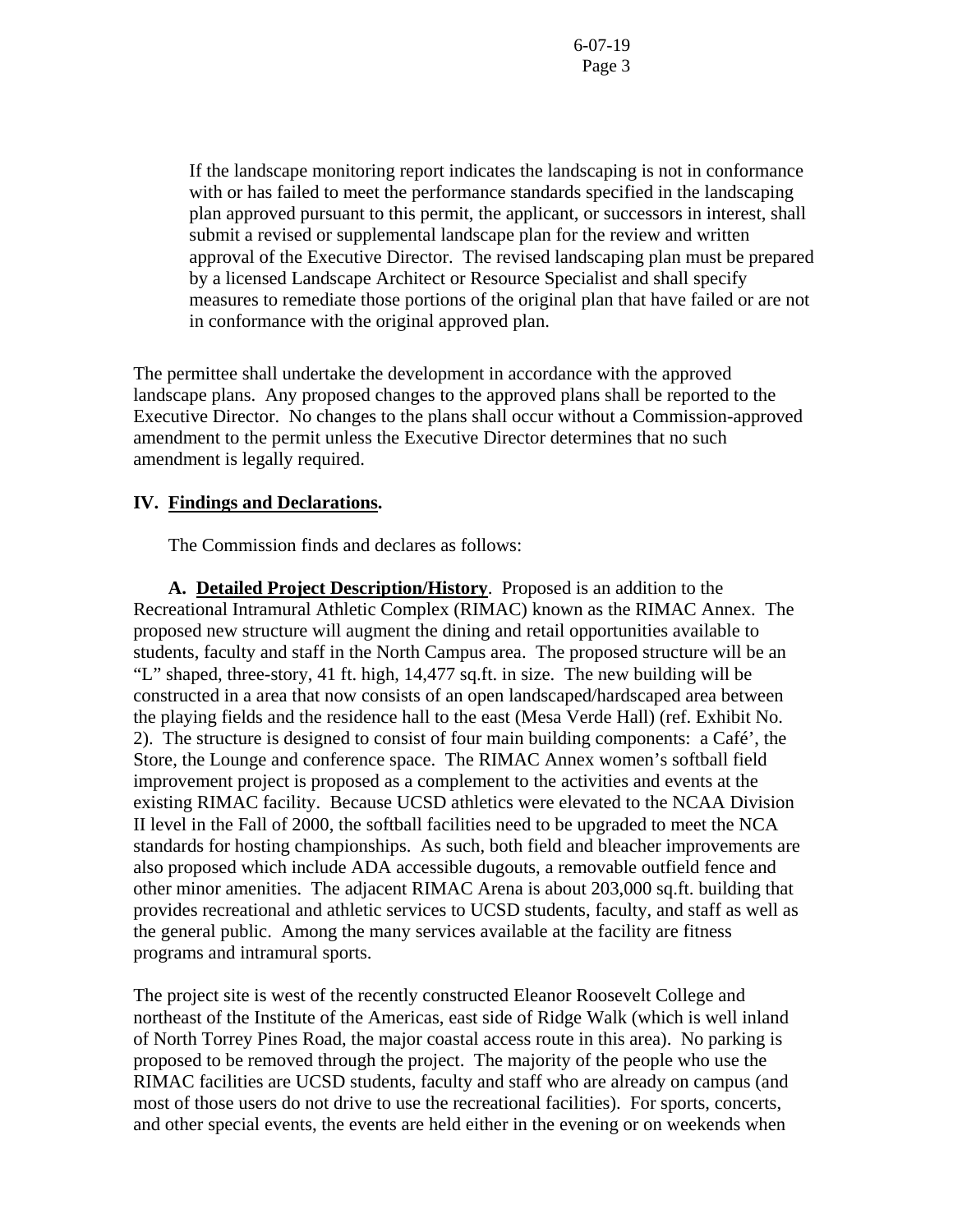there is better parking availability. The parking that would be used by activities at RIMAC would include Lots P357, the Pangea Parking Structure, and the new Hopkins Parking Structure.

In addition, due to the location of the new structure in the interior of the campus, it will not affect any public views to the ocean. Although portions of the structure may be visible from Genesee Avenue to the northeast, also a major public access route, the structure will be visually compatible with other structures in the area on the campus.

Also, landscaping that is proposed adjacent to the new ball field consists of a variety of native, drought-tolerant plant species which does not include any Eucalyptus trees which has been a concern in past projects on the UCSD campus. Typically, projects near the historic grove of Eucalyptus trees on the campus have been permitted to include Eucalyptus trees to keep within UCSD's overall landscape theme (ref. Exhibit No. 5 to CDP No. 6-04-148). There are three central groves of trees which have been identified on the campus. Projects next to these areas will incorporate Eucalyptus trees to maintain consistency with the existing vegetation. However, for other projects that are further inland, next to, or near the natural preserve areas which contain native habitat and chaparral communities, UCSD proposes to avoid the use of Eucalyptus trees. There are a number of reasons why the use of Eucalyptus trees are not generally encouraged which have been identified in the staff report for CDP No. 6-04-148. Generally, based on the proximity of a particular project site to the historic groves on campus, natural habitat areas or inland area on the campus, the use of Eucalyptus trees will be reviewed on a case-by-case basis. This particular project is further inland and no Eucalyptus trees are proposed. Although a landscape plan has been submitted with the application, to ensure that landscaping is installed consistent with the University's landscape theme, Special Condition #1 requires submittal of final landscape plans that specifically state that no Eucalyptus trees shall be utilized. Thus, the project is found consistent with the overall landscape theme for the UCSD campus and Section 30251 of the Coastal Act.

 **B. Biological Resources**. Coastal Act policies 30240 and 30251 restrict the alteration of natural landforms and protect sensitive habitats. Section 30231 of the Coastal Act requires that coastal waters are protected and runoff minimized.

The proposed development will not have an adverse impact on any sensitive habitat, and will not result in erosion or adverse impacts to water quality, as adequate drainage controls will be provided. Thus, the Commission finds the project consistent with the resource protection policies of Chapter 3 of the Coastal Act.

 **C. Community Character /Visual Quality.** The development is located within an existing developed area and will be compatible with the character and scale of the surrounding area, which includes a number of multi-story structures. It is situated midcampus and will not impact public views. Therefore, the Commission finds that the development conforms to Section 30251 of the Coastal Act.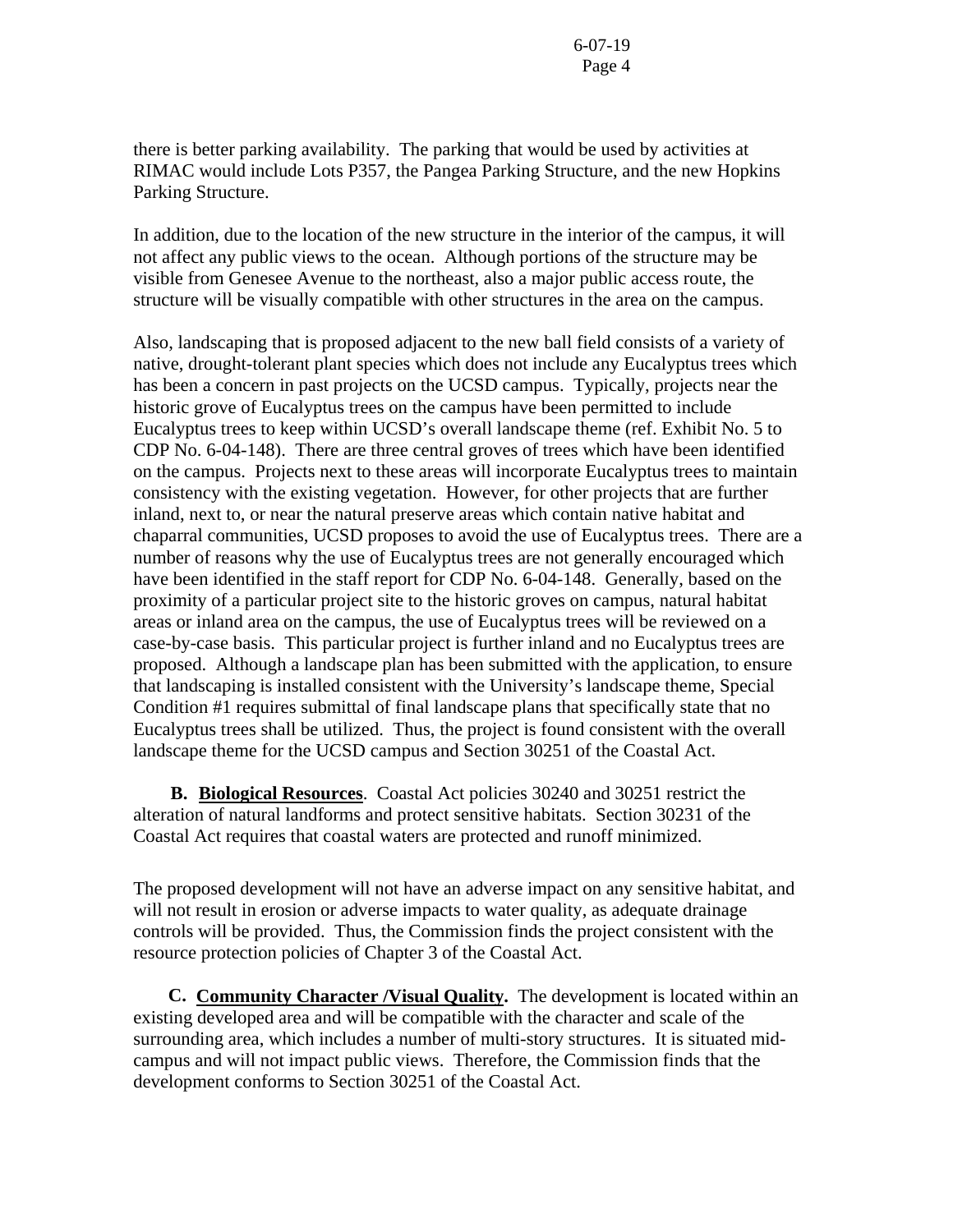**D. Public Access/Parking**. The proposed development will not have an adverse impact on public access to the coast or to nearby recreational facilities. The development is an addition to the existing RIMAC facilities which is an athletic complex. The new structure is proposed to complement the existing facilities by providing amenities for people who are already at the athletic complex (i.e., café, lounge, etc.) and as such, would not generate the need for more parking or draw people onto the campus. In any case, there are a number of nearby parking lots that the applicant has identified (described earlier) where there will be ample excess parking that can be used by those visiting the student athletic center and/or who will need to drive to the facility. In addition, the site is well east of North Torrey Pines Road and thus removed from the beach and other public recreation areas. Therefore, the Commission finds the proposed development conforms to Sections 30210 through 30214, Sections 30220 through 30224, Section 30252 and Section 30604(c) of the Coastal Act.

**E. Local Coastal Planning**. The City of San Diego does have a certified LCP for most of its coastal zone. However, the UCSD campus segments in La Jolla are not part of that program and remain an area of deferred certification where the Commission temporarily retains coastal development permit authority. UCSD does have a Long Range Development Plan (LRDP), but does not plan to submit it for certification. The proposed development will be consistent with Chapter 3 of the Coastal Act, the legal standard of review, and also with the LRDP which is used as guidance. Approval of the project will not prejudice the ability of the University to prepare and implement an LRDP that is in conformity with the provisions of Chapter 3.

 **F. California Environmental Quality Act**. There are no feasible alternatives or feasible mitigation measures available which would substantially lessen any significant adverse effect which the activity may have on the environment. Therefore, the Commission finds that the proposed project is the least environmentally damaging feasible alternative and is consistent with the requirements of the Coastal Act to conform to CEQA.

# **STANDARD CONDITIONS:**

- 1. Notice of Receipt and Acknowledgment. The permit is not valid and development shall not commence until a copy of the permit, signed by the permittee or authorized agent, acknowledging receipt of the permit and acceptance of the terms and conditions, is returned to the Commission office.
- 2. Expiration. If development has not commenced, the permit will expire two years from the date on which the Commission voted on the application. Development shall be pursued in a diligent manner and completed in a reasonable period of time. Application for extension of the permit must be made prior to the expiration date.
- 3. Interpretation. Any questions of intent or interpretation of any condition will be resolved by the Executive Director or the Commission.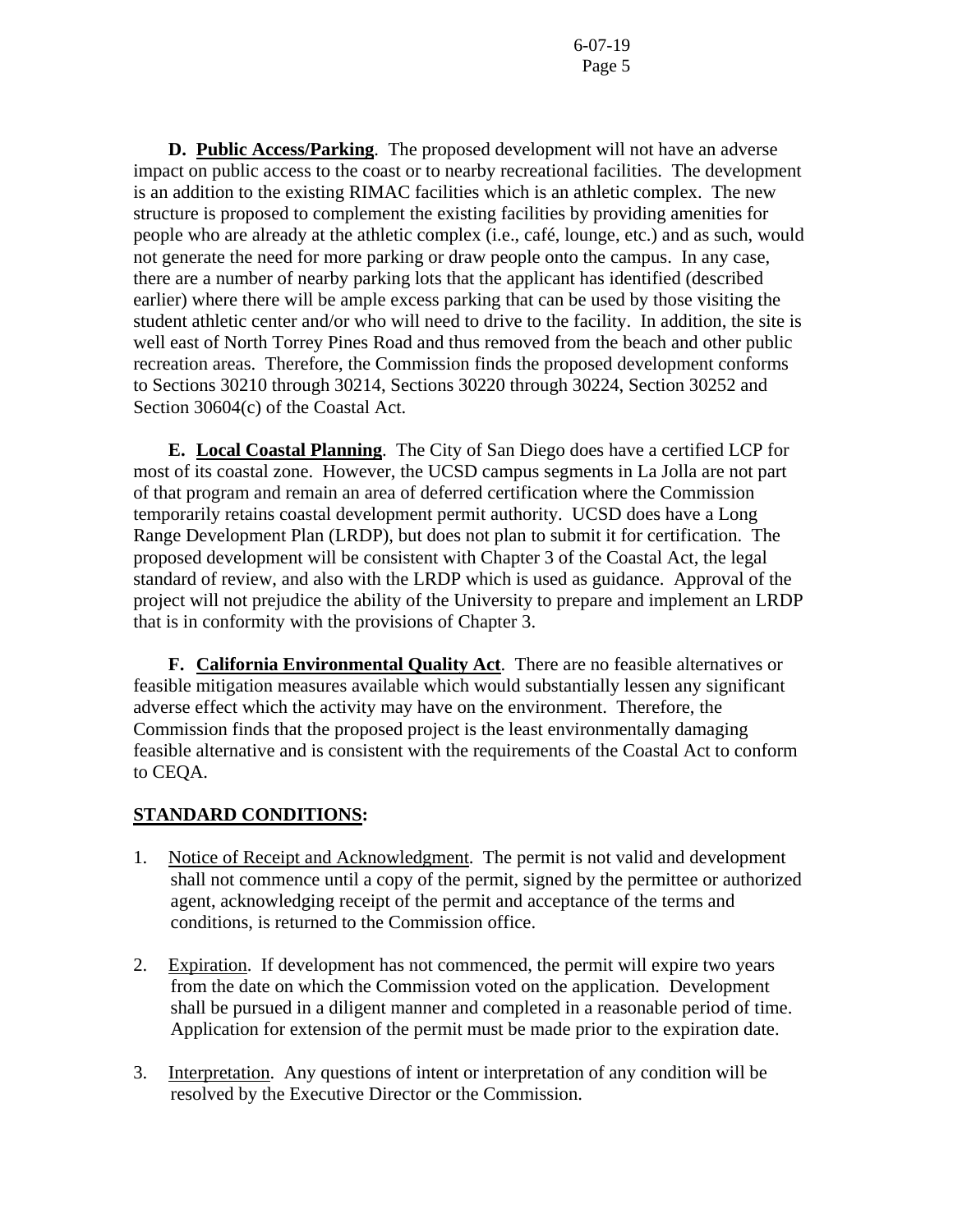- 4. Assignment. The permit may be assigned to any qualified person, provided assignee files with the Commission an affidavit accepting all terms and conditions of the permit.
- 5. Terms and Conditions Run with the Land. These terms and conditions shall be perpetual, and it is the intention of the Commission and the permittee to bind all future owners and possessors of the subject property to the terms and conditions.

(G:\San Diego\Reports\2007\6-07-019 UCSD stfrpt.doc)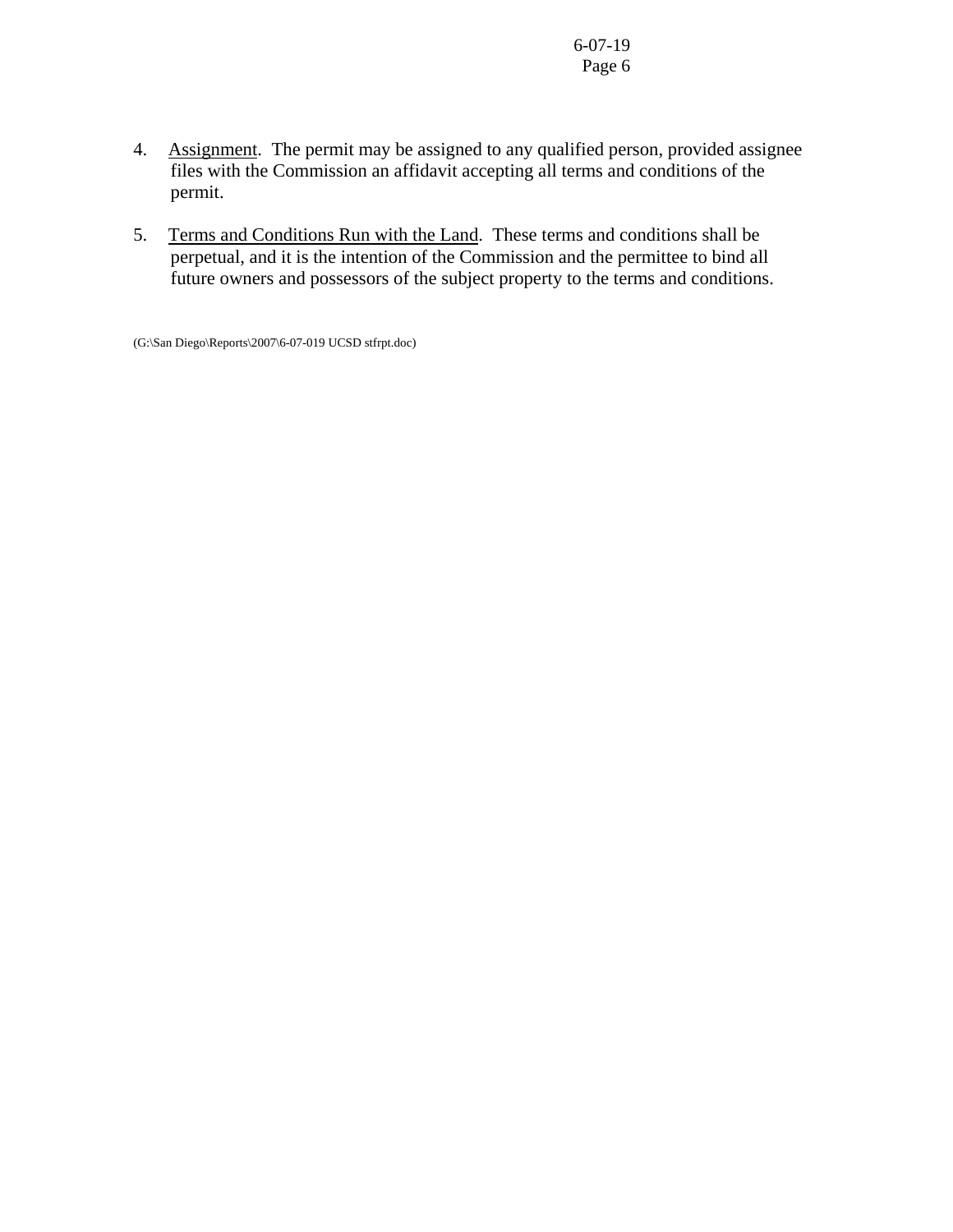6-07-19 Page 7

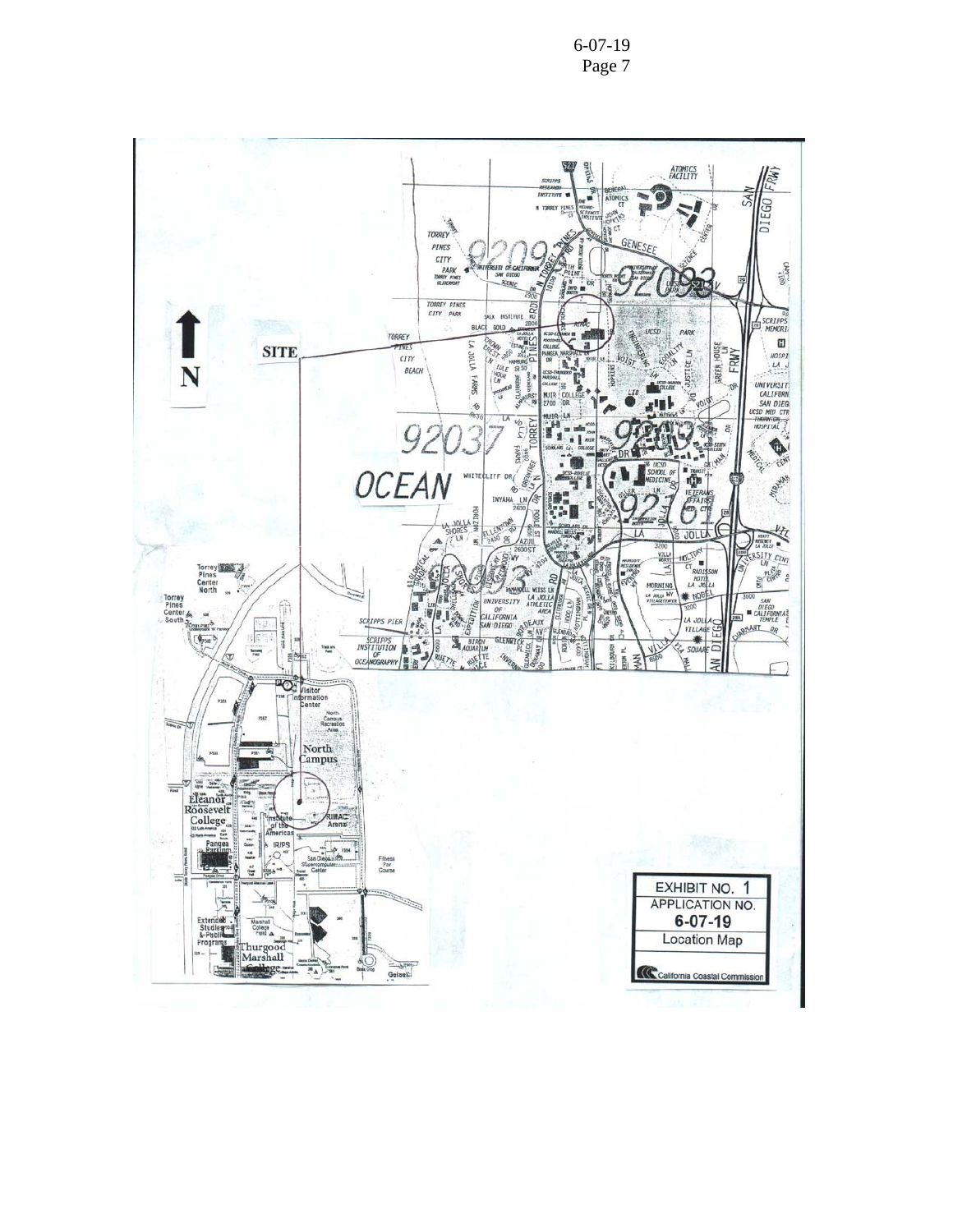